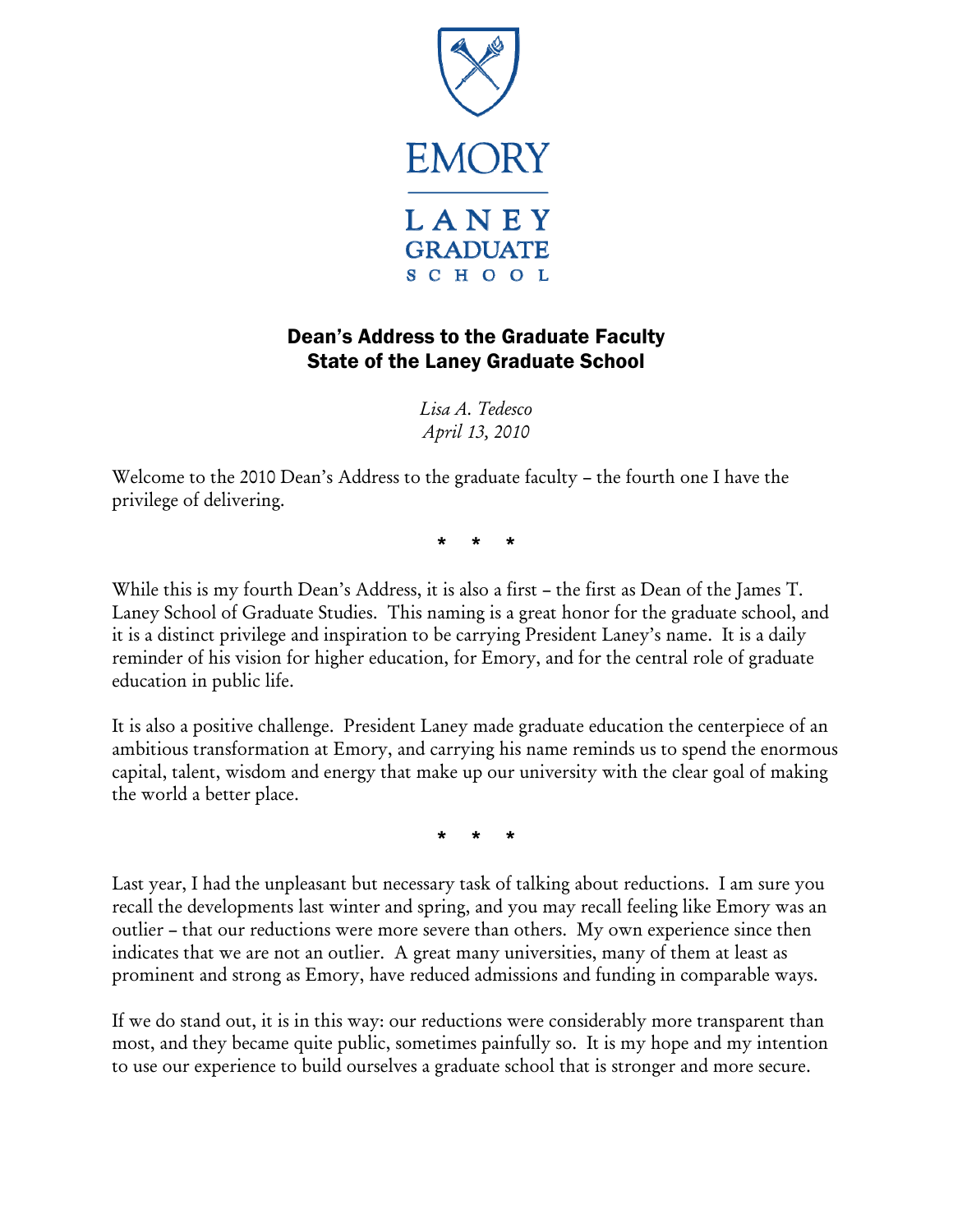I'd like to take a look at where we stand now, a year later.

In the fall of 2009, we welcomed 242 new students to our PhD programs. That was a reduction. In 2008, we started the year with 313 new PhD students. So this year, we started with 23% fewer new PhD students than we did the previous year.

Looking ahead, it is of course too early to know where we will end up this fall. We are still a few days from the final decision date, and there are plenty of outstanding offers. As of yesterday, 235 students have accepted offers of admission to PhD programs. Combining that with the number of outstanding offers, we estimate that we will start fall semester with around 265 new PhD students.

That would put us about 10% above last year's number, which represents a modest recovery. Put another way: this year's entering PhD cohort was 77% of the 2008 cohort, and next year's cohort will likely be 85% or a little higher of the 2008 cohort.

In this address last year, I spoke about the idea of "getting back to 90%" as a goal that was heard at Emory and elsewhere. That goal acknowledged that what we faced then, and face still today, is not a cyclical economic downturn but a lasting economic realignment. It looks like we are well on our way to the 90%.

Of course, as I said last year, the "getting back to 90" may be shorthand for a university wide goal, or at least interim goal, but it is does not need to be the goal of each and every unit. It is not my goal for the Laney Graduate School. We have room for growth, but we must be strategic and deliberate about how and where we achieve it. I will be talking about some principles for such deliberation in just a moment.

\* \* \*

In last year's address, I announced the formation of a Graduate School Advisory Committee, "composed of faculty from across the segments of schools and departments that collaborate with the Graduate School in operating doctoral and masters' programs" that would "provide guidance for future directions, especially those that will require meaningful and significant involvement of faculty in planning and policy directions."

I want to publically thank that committee for its outstanding and very helpful contributions. We have asked the members of that committee to dig through a great deal of data and documents. We also asked them to step outside their comfort zone and share perspectives and views that one might hesitate to express around colleagues and the dean. They rose admirably to the challenge. The Laney Graduate School is indebted to them for their willingness to serve and to share their wisdom.

Please know that this is not a final thank you – the work of the committee is ongoing, and we look forward to meeting a few more times.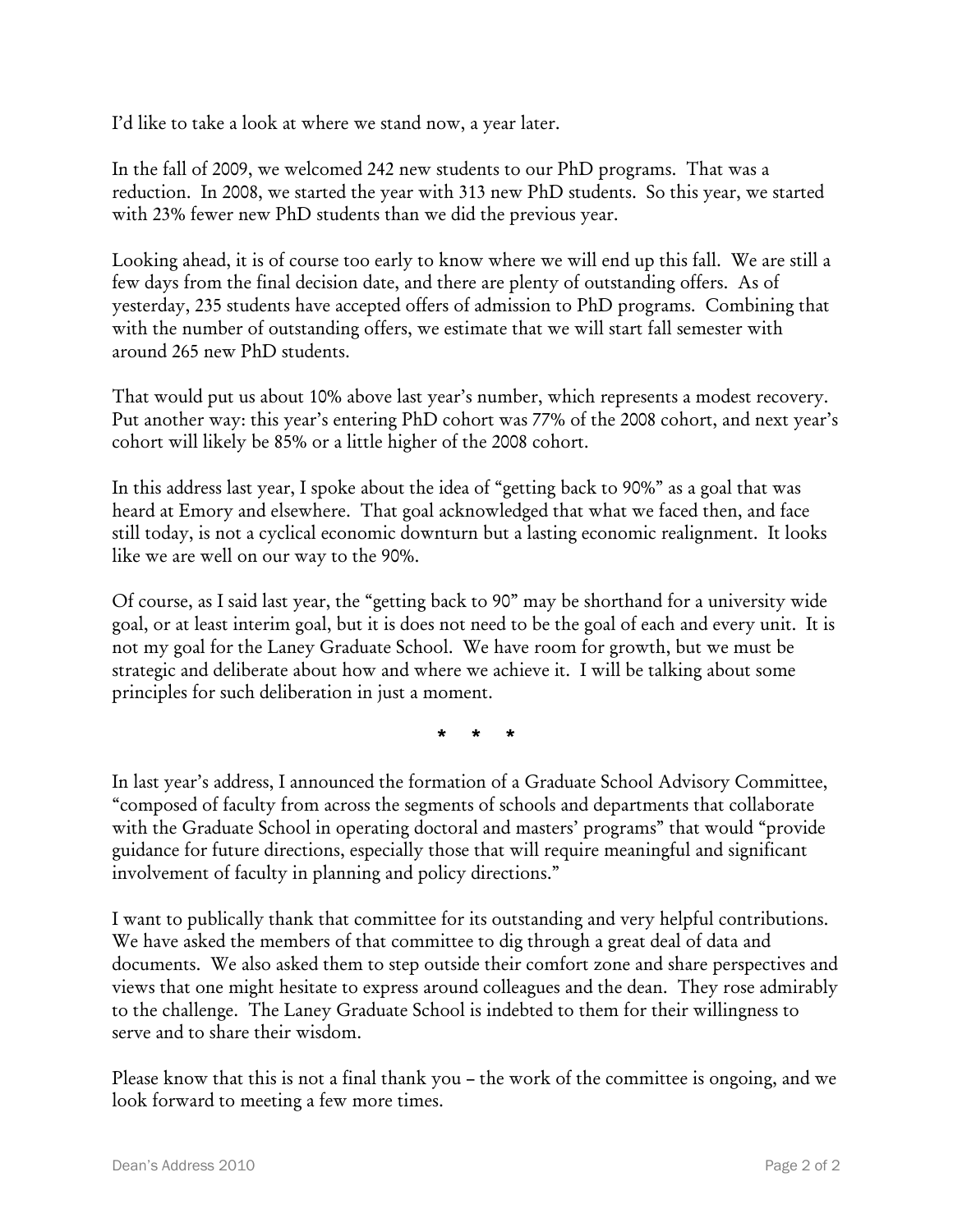\* \* \*

One of the central tasks of the advisory committee has been to help us prepare indicators to determine how and where to allocate essential graduate school resources – principally funds for student support. The committee proved enormously helpful as we considered what information to use, how to contextualize that information, and how to respect and value the great variation among programs across divisions and other kinds of distinctions.

I want to share with you some thoughts about the principles behind planning decisions, as well as two examples of planning processes that seek to use these principles.

\* \* \*

Last year's reductions, and this year's modest recovery, has brought home with great urgency the need to make principle-driven strategic decisions about where and how to invest in graduate education, in the form of student support funds. The experience has encouraged us to clearly articulate some of the principles behind decisions and choices. While these are not new, they continue to bear stating in an explicit way.

Graduate education follows and complements faculty research excellence and **visibility.** On the one hand, graduate education follows faculty excellence and visibility, because without it there is no reason for graduate students to choose Emory. On the other hand, faculty excellence and visibility is sustained by graduate students, because without them prominent and promising faculty are less likely to choose Emory.

Graduate education is a significant investment of the faculty's chief resource, **intellectual capital.** A successful graduate program requires a sufficient base of faculty capacity to sustain an investment in mentoring, teaching, and administrative leadership, without unduly draining the intellectual capital that also supports the pursuit of knowledge and innovation, research excellence and visibility, and other important efforts such as undergraduate teaching.

Graduate education is a reciprocal commitment of resources. Graduate education at Emory has long been fortunate in enjoying an extraordinary level of support from the central University budget. We will continue to enjoy this. But strong, sustainable – and yes, growing – graduate programs require commitment from all the actors who benefit, whether they be schools, research units, grant holders, or others. These reciprocal commitments anchor graduate education in the strategic and budgetary commitments of those who participate.

Graduate education is at its heart both an intellectual and a professional education. We know that graduate education is an intellectual journey, as we sometimes say, from being a consumer of knowledge to a producer of knowledge. We also know that it is a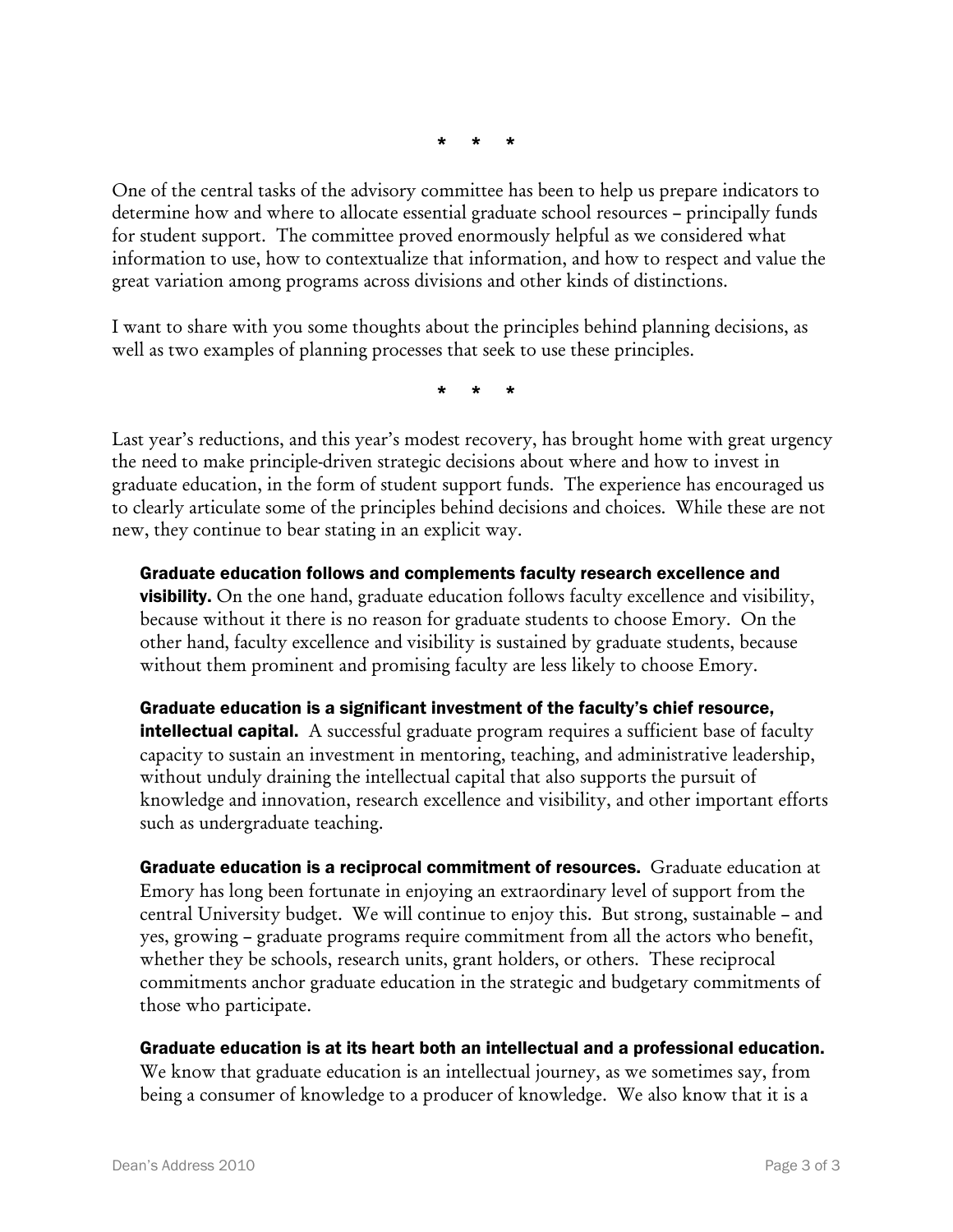professional education, generally aimed at training future researchers and academics. It is our responsibility to continually assess how our programs work in this regard: are we training graduates who will be well equipped to take advantage of professional opportunities that are in fact available to them?

These principles are not new, and stated as principles they are not likely to be controversial. But as we also know, the devil is in the details – or in the implementation. I turn to two examples of these principles at work.

\* \* \*

Our Graduate Division of Biological and Biomedical Sciences is a great success. It is organized in an interdisciplinary way that harnesses the expertise and commitment of faculty in affiliated fields from several schools and units. It provides doctoral education that is always excellent – in some cases, it is as good as one can find anywhere in the world.

It has also enjoyed tremendous growth. In the ten years from 1996 to 2006, the number of PhD students in programs aligned primarily with biological and biomedical sciences just about doubled – and impressive record of growth by any standard.

We also know that there is room for more growth. That is, we know that Emory has research excellence and activity that could sustain more doctoral students than we currently have in those areas, and we know that Emory has faculty capacity to invest in the mentoring, teaching and administrative leadership required by doctoral education.

But the growth of the GDBBS suffered from one problem. My predecessors shaped an approach that was a start-up model, relying on time limited contributions and standing pools of money, rather than on self-generating revenue streams. It worked, as a start-up, but it could not be sustained into the future. The pool essentially was drained dry. Part of my work over the last several years has been to create a budget model that can be sustained into the foreseeable future. We have now arrived at a budget model that supports the current size of the GDBBS moving forward.

To take the next step, to capitalize on the capacity to support more doctoral education in the biological and biomedical sciences, we have created a small working group that will be asked to articulate alterative options for creating sustainable revenue streams to support growth at different rates. The working group is chaired by Dr. Barry Shur, Charles Howard Candler Professor and Chair of Cell Biology.

With support from the Laney Graduate School, Professor Shur and his colleagues are engaging in a three step process: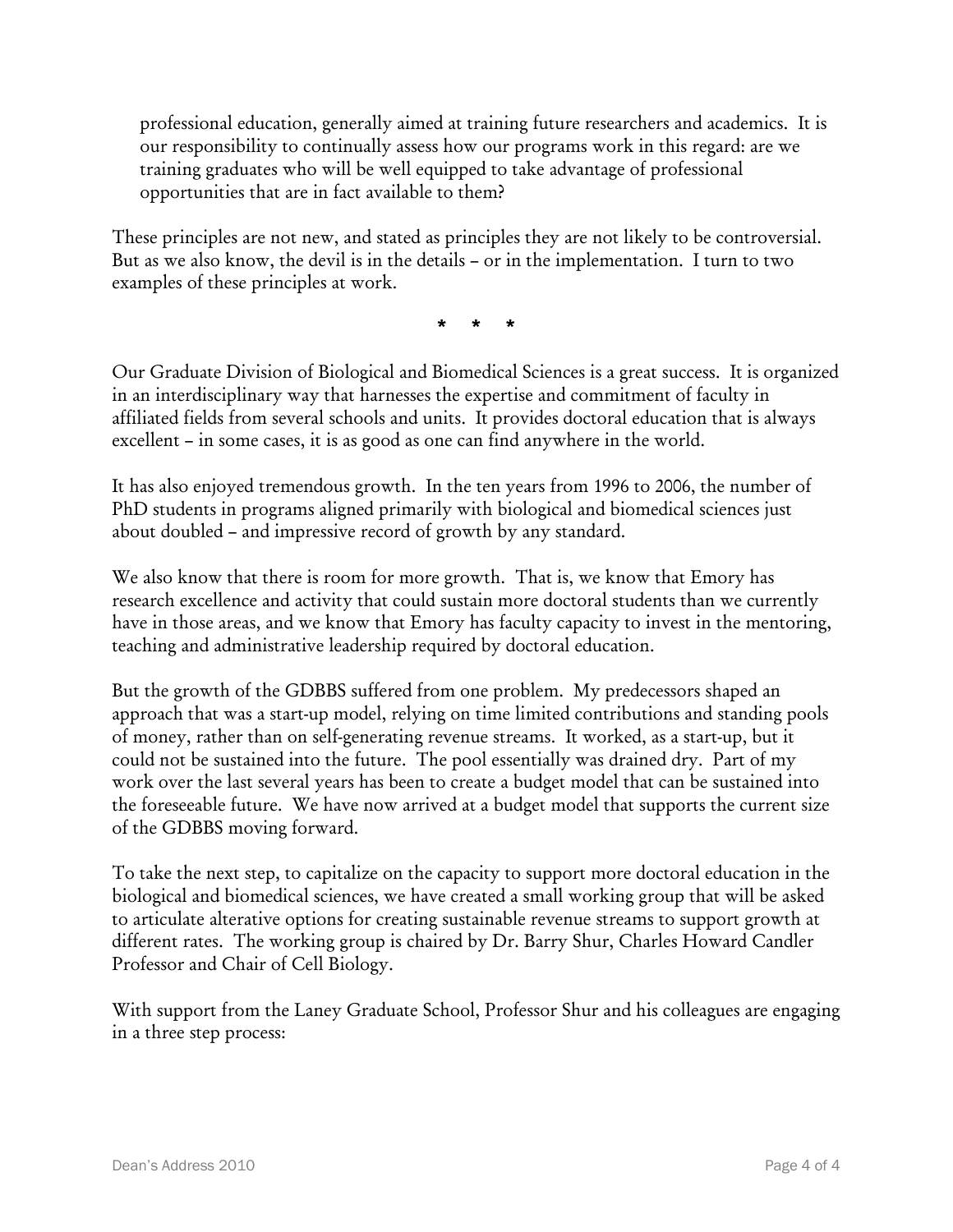**Modeling the cost of growth**: how much will it cost, under different support scenarios and both in direct student support and in administrative costs, to increase the entering cohort of GDBBS students to 100, 110, or 120 students?

**Benchmarking our funding structure:** how does Emory's funding structure in these fields compare with the funding structures at peer institutions?

Articulating scenarios for growth: how could growth be funded? Which interested parties could contribute, at what rates and in what timeframes?

The resulting report will be presented to GDBBS leadership and faculty, and to other potential participants. The goal will not be to simply find the money to admit more students next year or the year after that. The goal will be to propose and eventually create structured, reciprocal commitments among the partners, the graduate school, grant funded researchers, the School of Medicine and other Emory units, and any other potential groups – partners, all, with a base of commitments that will allow us to grow sustainably.

\* \* \*

Another committee will consider a different area of graduate education, also in light of the principles articulated earlier. Programs in languages, literatures and culture – often identified by the name of a language or group of languages – are vital components of a strong research university. They are vital for their intrinsic interest and value as well as for their roles in broader university engagements – in the humanities and the social sciences as well as in areas like public health, business, nursing, and more.

Emory has significant strengths in these areas, and the Laney Graduate School is committed to sustaining strong doctoral education to complement core areas of faculty research activity.

But we also find ourselves facing two issues about how these programs are organized. On the one hand, we currently have three doctoral programs – Comparative Literature, French and Spanish – aligned with one College department each. This means they are small programs, and that the faculty's investment in mentoring, teaching and administrative leadership places great strain on their intellectual capital. On the other hand, Emory also has strong departments in affiliated fields: German Studies, Russian and East Asian Languages and Cultures (REALC), Middle Eastern and South Asian Studies (MESAS) and Classics. These departments have scholars who are research active faculty, but who have no direct connection to graduate education.

A new advisory committee, the Languages and Literatures Advisory Committee, will consider a basic question: how do we organize graduate education to capitalize on all our research excellence in a way that does not overburden faculty?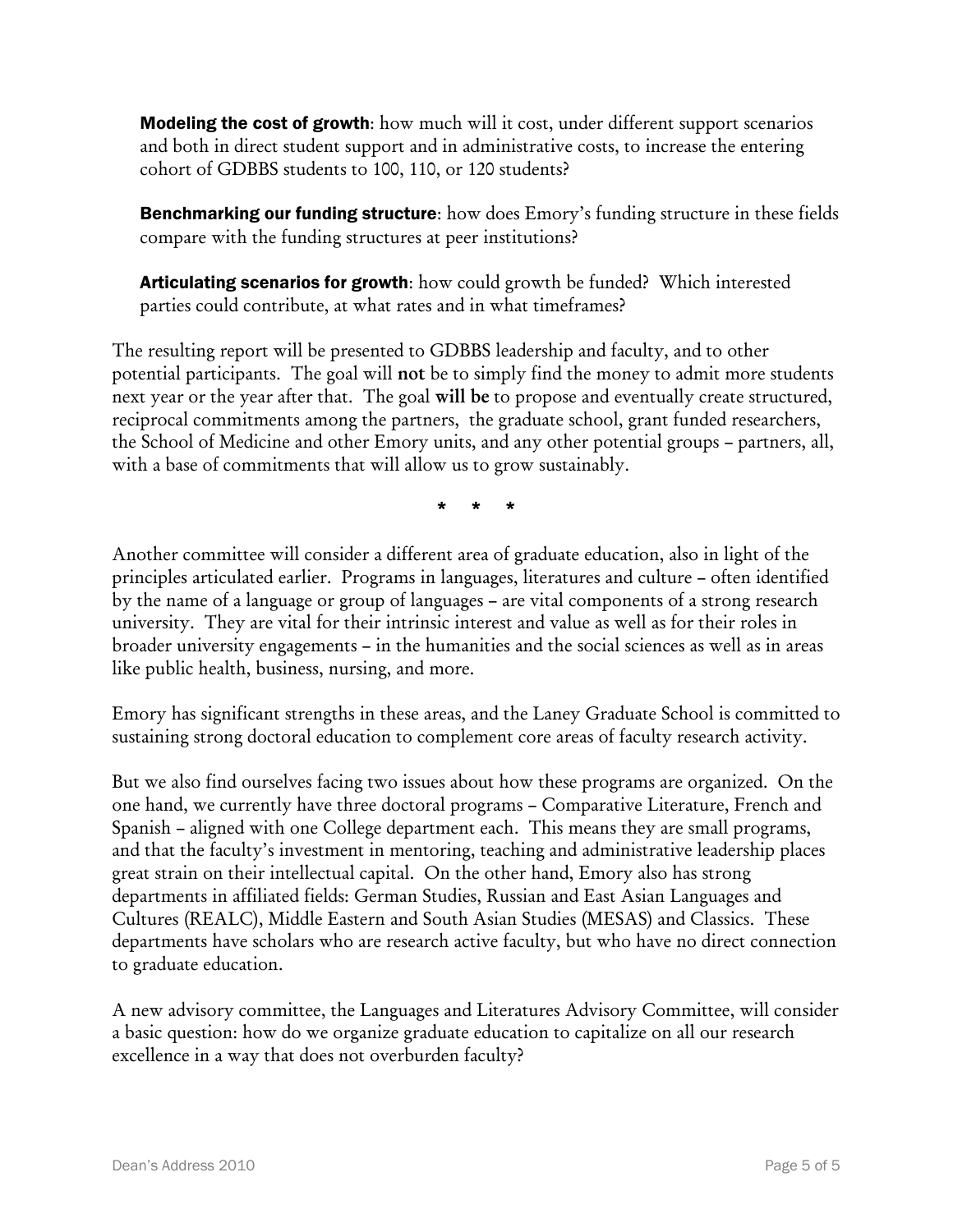We are asking this committee to take a broad and creative view. We ask it to consider the full range of the relationships of these disciplines and scholars with broader university engagements, from language instruction and expertise to literary and cultural scholarship to internationalization and the arts. Its task is to examine ways of organizing doctoral education in these fields, and to recommend alternative organizations which provide access for doctoral students to research active faculty in a broad array of related fields and disciplines, and which encourage creative researchers and scholars to develop strong connections to others with intellectual affinities.

Dr. Rick Rambuss, Professor of English and Chair of the English Department, has agreed to lead this committee. We are in the process of inviting colleagues from all the related departments, and hope that the committee will have its first meeting soon.

This, too, is an effort related to strengthening and sustaining graduate education. Here, the issue is not primarily funding, though of course that will be relevant. Instead, the issue is how we organize ourselves as doctoral programs in relation to the tenure homes of faculty members in affiliated disciplines. The model of one department, one program may not be the best – and it certainly is not the only one. We look forward to supporting the work of the committee, and to ensuring the continued vitality of doctoral education in the related fields of languages, literatures and cultures fields at Emory.

\* \* \*

This second committee brings us to one more aspect of these principles that I want to highlight today. This fall, as we were making decisions about how many admissions to authorize in each program, we talked about much data and information – about faculty research productivity, about student progress, program leadership, and more. Most of what we talked about concerned the process of intellectual education. Most of what we consider to be elements of successful graduate programs are geared to that process: coursework, comprehensive exams, lab rotations, research papers, dissertations, and more.

We must also consider the other aspect of the education we provide: the professional training. Are we preparing students to succeed as professionals, in the market they face now and are likely to face in coming years? Of course, the quality of the intellectual training matters to the professional training as well: prospects are always better for graduates of excellent and recognized programs. But we must take seriously indications that the future prospects for our doctoral graduates are changing, fairly quickly and in profound ways.

I am sure some of you have read several of the many recent articles on employment and professional prospects. Lately, quite a few of them have concerned the humanities, and have detailed the diminishing number of tenure track faculty positions available, the plight of adjunct and other tenure-ineligible faculty, the long time to degree in humanities disciplines. These and other reports paint a dreary picture of our graduates' prospects.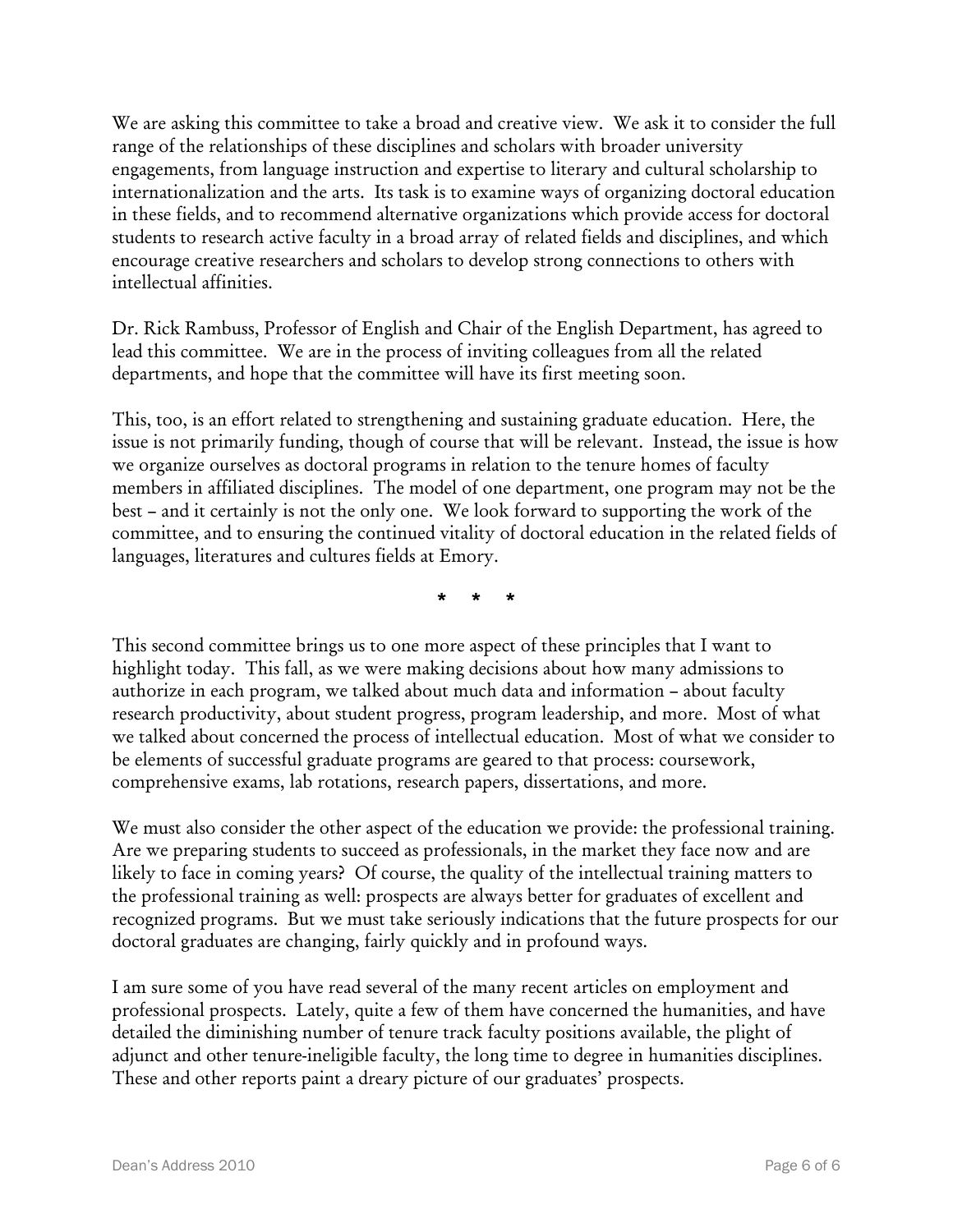Here is a constellation of claims that caught my eye a week ago. An article in the *Chronicle of Higher Education* cited a 2004 report from the American Academy of Arts and Sciences showing that between the late 1960s and 2004, the humanities' share of bachelor's degrees was cut roughly in half, from [1](#page-6-0)7.8% to  $8\%$ .<sup>1</sup> Soon after, I read a fact sheet from the National Endowment for the Humanities, pointing out that among AAU member universities, 62% of doctorates are in humanities fields.<sup>[2](#page-6-1)</sup> Together, the reports beg the question: who will these new PhDs teach?

This is not just a humanities issue. It hasn't been as prominent in higher education publications lately, but we do hear analogous things in the sciences – longer time in post-doc positions, more time in lecturer or other non-permanent positions.

I realize that these particular numbers can be viewed as apples and oranges, and are just, at one level, items that caught my attention. But they are part of a larger constellation of facts which I believe shows this: we are not training another generation of "us" – meaning, "tenure track members of university faculties." Circumstances are changing, and it appears there will be far fewer of "us" than there will be PhD graduates.

What are we doing to respond? How do these changes affect the professional training we provide? On the very simple ends are two contrasting responses. On the one hand: drastically reduce admissions because the professional prospects are so poor. On the other hand: increase quality because the best graduates always find good positions.

Surely, we need more nuance than those simple responses, and surely what is needed differs a great deal among fields, disciplines and programs. And perhaps the changes in professional prospects of our graduates need to reach the intellectual training we provide as well. How much of what we do is in effect tied to training new professors?

We are all at different points in this evolution. Some of you have been thinking about and responding to these issues more than others among us, and we hope to learn from where you are in your examination of the professional landscape.

We will also be a part of and benefit from a national conversation around these issues. This year, I am beginning service on two national bodies – on the Executive Committee of the Association of Graduate Schools, a constituent group of the AAU, and on the Board of Directors of the Council of Graduate Schools. I will bring to these bodies the perspective of Emory's distinctive commitments and goals, and will bring back from them a clear sense of how our experiences are part of larger national and international developments. We as a

<span id="page-6-0"></span> $\overline{a}$ <sup>1</sup> The Chronicle Review, April 4, 2010; We Need to Acknowledge the Realities of Employment in the Humanities by Peter Conn; [http://chronicle.com/article/We-Need-to-Acknowledge](http://chronicle.com/article/We-Need-to-Acknowledge-the/64885/?sid=at&utm_source=at&utm_medium=en)[the/64885/?sid=at&utm\\_source=at&utm\\_medium=en](http://chronicle.com/article/We-Need-to-Acknowledge-the/64885/?sid=at&utm_source=at&utm_medium=en) 2

<span id="page-6-1"></span><sup>&</sup>lt;sup>2</sup> See "NEH-Humanities Alliance FY11 Budget Request" at [http://www.aau.edu/policy/national\\_endowment\\_humanities.aspx?id=7348](http://www.aau.edu/policy/national_endowment_humanities.aspx?id=7348)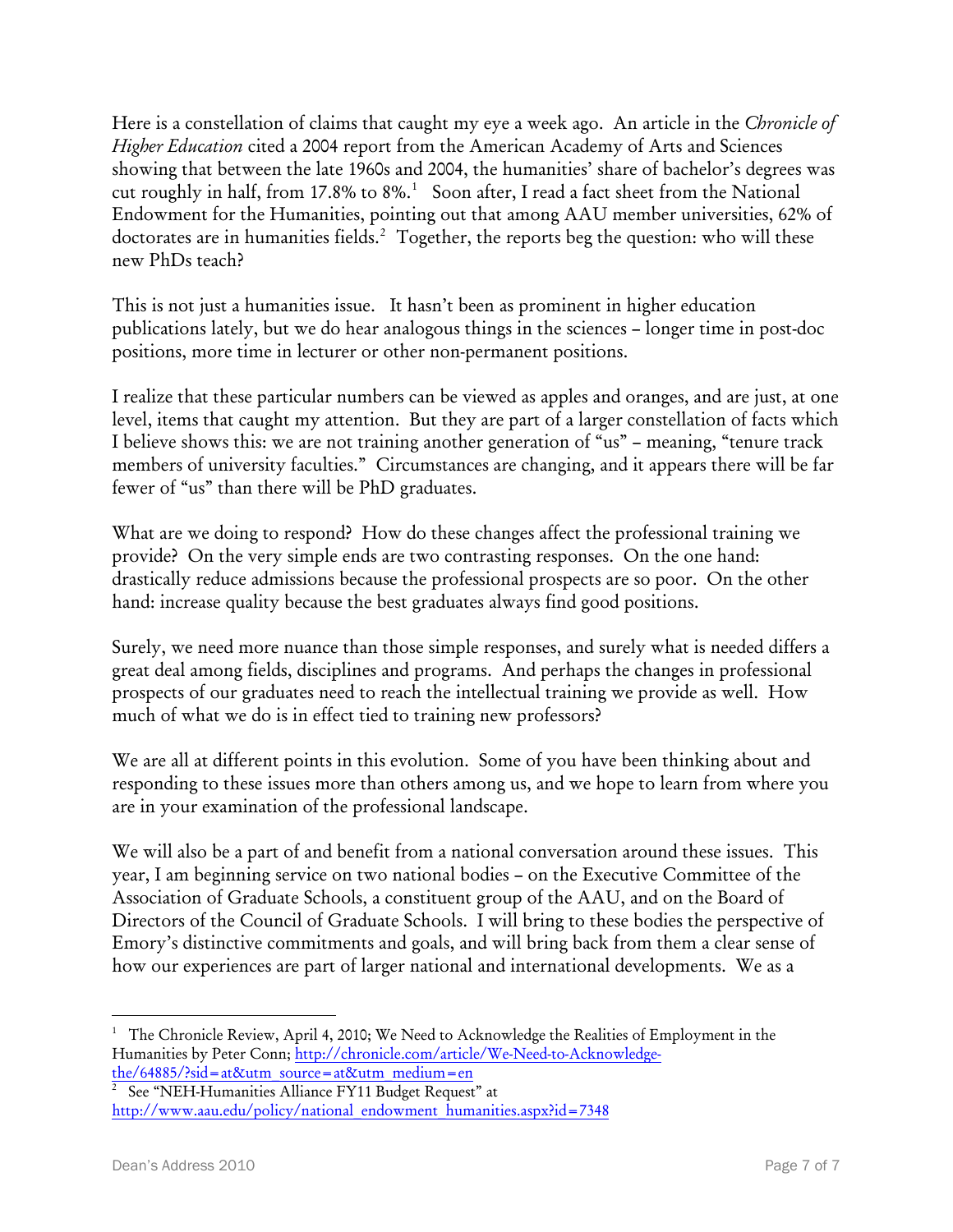graduate school stand to benefit a great deal from integrating our experiences into a broader picture.

During the coming year, we will ask all of you to examine the professional prospects of your graduates, and to ask whether you are providing your students with professional preparation that helps them succeed in the kind of employment market they do and will in fact face.

One component is to help our graduates conceive of and prepare for professional lives that are considerably broader than the academy. We will take on a beginning project next year by inviting alumni who have taken unusual career paths to visit with us, with our students, and simply tell their stories. We hope their visits will help all of us – faculty, graduate students, and administrators – to broaden our professional imaginations.

\* \* \*

Before closing, let me take a moment to focus on some new developments you may not be aware of – and which exemplify several of the strategic planning principles I spoke about earlier.

Two new degrees: Master's in Development Practice and MA in Bioethics. Both are collaborative efforts that cut across schools and units, both seek to provide academic expertise and skill to working professionals, and both have business plans that envision revenues to sustain programs into the future. The MDP is funded by a grant from the MacArthur Foundation and is directed by Professor David Nugent from Anthropology. The Director of Graduate Studies for the MA in Bioethics is Kathy Kinlaw from the Center for Ethics. The Bioethics program admitted its first cohort last summer, and the MDP is recruiting its first cohort as we speak.

Two new certificates: Mind, Brain and Culture and Translational Science. $^3$  $^3$  Both certificate programs provide interdisciplinary expertise that seeks to enhance students' intellectual and professional prospects.

The certificate in Mind, Brain and Culture offers students knowledge of and experience with concepts, theories, and methods pertaining to the study of mind, brain, and culture from fields outside the focus of their parent discipline. The faculty group behind this certificate is seeking a training grant to further enhance their participation in doctoral education. The certificate director is Professor Laura Namy. We congratulate both Professor Namy and Professor Robert McCauley, director of the Center for Mind, Brain and Culture for the leadership they bring to this work.

The certificate in Translational Science offers a multidisciplinary program that gives PhD students in the biomedical and public health sciences the expertise and experience to

<span id="page-7-0"></span><sup>&</sup>lt;u>.</u> <sup>3</sup> See [http://cmbc.emory.edu/graduate/certificate\\_program.html](http://cmbc.emory.edu/graduate/certificate_program.html) and<http://www.gs.emory.edu/translational/>